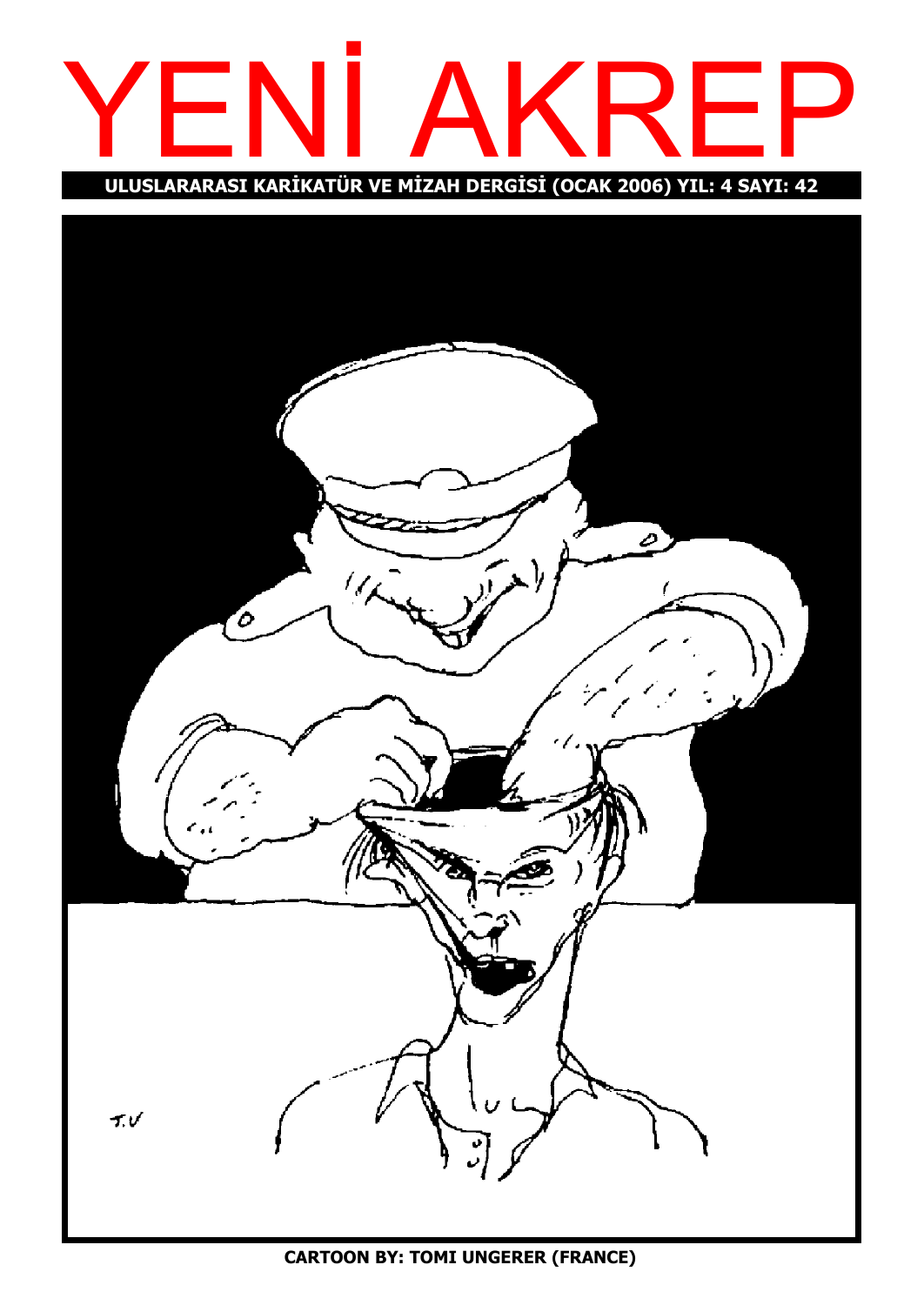# DÜNYA KARIKATÜR SANATINDA BENZERLIKLER SIMILARITIES IN THE WORLD CARTOON ART

## **HÜSEYİN CAKMAK**

Bu sayfada yayınlayacağımız karikatürler, Dünya Karikatür Sanatı'ndaki benzer karikatürlerden olusacaktır... Benzer karikatürleri yayınlamamızdaki amaç herhangi bir tartışma ortamı veya suçlama yaratmak amacını taşımamaktadır; sadece ve sadece Dünya Karikatür Sanatı'ndaki benzerlikleri ilginçlikleri ortaya çıkartmak ve tekrarlanmasını önlemektir...

The cartoons we are going to publish in this page are those examples from the World Cartoon Art which are similar to each other... By doing this, we do not have any aim of creating an atmosphere of discussion or accusing anyone... We aim only and only at showing the similarities in the World Cartoon Art and preventing their repeat...



ALPER SUSUZLU (CYPRUS) "Cartoons From The Aphrodite Island" Cartoon Albume, 1992-Turkey



CEMAL TUNCERİ (CYPRUS) "Cümbez" Monthly Newspaper, Year: 1, No:1, 06.07.2005-Cyprus

#### T.C. YARGITAYLIĞI, TAYYİP ERDOĞAN'A KARİKATÜR TAZMİN KARARINI BOZDU...

Ankara (ANKA) T.C. Başbakanı Recep Tayyip Erdoğan'ı At olarak çizen Evrensel gazetesi karikatürcüsü Sefer Selvi'ye mahkeme tarafından verilen 10 milyar liralık tazminat cezası T.C. Yargıtaylığı tarafından bozuldu.

Başbakan Recep Tayyip Erdoğan'ı at olarak çizen karikatürist Sefer Selvi'ye mahkeme tarafından verilen 10 milyar liralık tazminat cezası Yargıtay tarafından bozuldu.

Karar, meşhur kedi karikatürü davasına örnek olabilecek.

Sefer Selvi'nin Başbakan Erdoğan ile danısmanı ve AKP MKYK üvesi Cüneyd Zapsu'yu atla çizen karikatürü 5 Nisan 2004 tarihinde Evrensel gazetesinde yayımlandı. Karikatürde Erdoğan at olarak, Zapsu da binici olarak resmedildi.

Basbakan Erdoğan tarafından gazete hakkında dava açılarak karikatür nedeniyle tazminat talep edildi. Ankara 20'inci Asliye Hukuk Mahkemesi de Başbakan Erdoğan'ı haklı bularak karikatürle "Erdoğan'ın kisilik haklarına saldırıda bulunulduğu" gerekçesiyle 10 milyar (10 bin YTL) tazminat ödenmesine karar verdi.

YARGITAY DURDURDU

Evrensel gazetesi, karara itiraz ederek, temyiz başvurusunda bulununca yargılama Yargıtay'a geldi. Yargıtay 4'üncü Hukuk Dairesi, kararı bozdu.

Yargıtay'ın bozma kararının bir dönem gündemde büyük tartışmalara neden olan kedi karikatürü davasına da örnek olabileceği belirtildi.

Karikatürist Musa Kart, Cumhuriyet gazetesindeki imam hatip liselerine ilişkin tartışmayı konu edinen karikatüründe Başbakan Erdoğan'ı ip yumağına dolanmış kedi olarak çizmiş, Basbakan Erdoğan'ın açtığı dava sonucu Musa Kart, 5 bin YTL tazminat ödemeye mahkum olmuştu. Erdoğan da, kapağında yer verdiği 8 hayvana benzeten kapağındaki karikatürleri nedeniyle Penguen dergisine 40 bin YTL'lik tazminat davası açmıştı.

Yargıtay'ın verdiği bozma kararının her iki karikatür davasına emsal olabileceði belirtiliyor.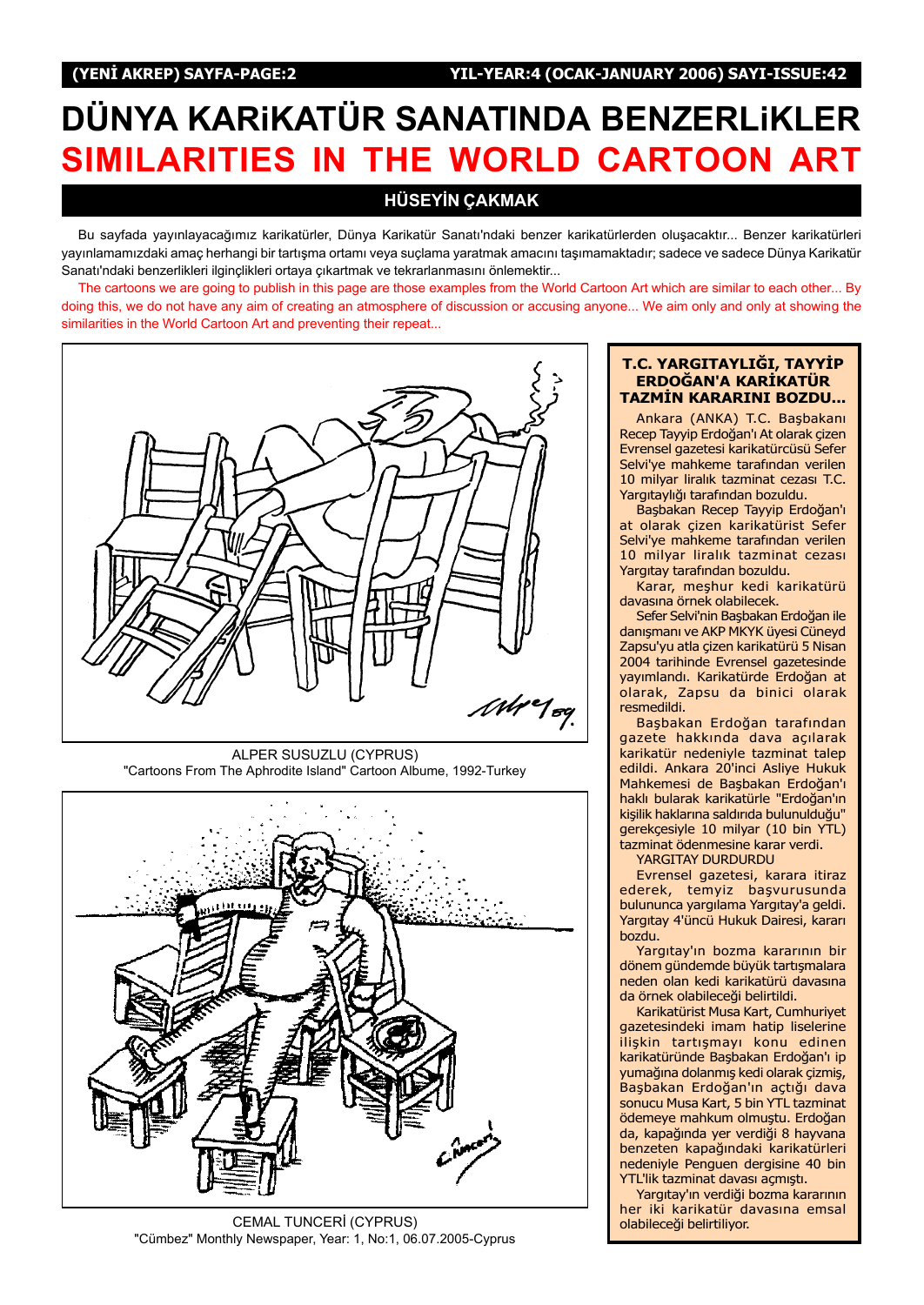## MEKTUP-LETTER-MEKTUP-LETTER



## DRAWING THE WORLD TOGETHER...

Firstly, I wish to send you all my best wishes for a happy, peaceful and creative New Year!

As usual, 2006 will have many important events, cartooncontests and Festivals, so take note of all the news you will receive bimonthly with our Bulletin and try to participate in those you consider interesting.

In the month of April we will have the next Shrewsbury Cartoon-Festival, with an important

exhibition from FECO Germany (the special guest is Peter Ruge) and many other exhibi-tions from our colleagues in the UK and other countries.

In France we will once again have Festivals in Louviers (April), Jonzac (July) and in September/October it will be the laying of the foundation stone for a "real" building in St Just-le-Martel. We will celebrate the 25 th anniversary of this Salon d'Humour.

In Porto we have the next Porto-Cartoon, in Belgium Knokke-Heist, as well as many others.

We will remind you those and all the other events in our Bulletins. I wish to dedicate some words to the fantastic "Triathlon" I did in the month of November: Firstly, I was present at the Porto-Cartoon-awards, where we saw a very good exhibition and shared our time with the 3 prize-winners (Drushinin, Vela Cervera and Zlatkovsky), then I participated, along with FECO's secretary Peter Nieuwendijk, at the Jerusalem Cartoon Conference, with more than 20 very well known colleagues from all over the world, and finally I had the opportunity of completing one of my dreams; visiting Greece and participating on travels, archaeological visits and a workshop with almost 50 Greek and international cartoonists in Patras, including many FECO members: Peter Nieuwendijk, Roger Penwill, Bob Vincke, Andy Davey, Robert Rousso, Maurice Zabuski, Juli Sanchis I Aguado, and so on. It was a real highlight!

The year 2005 has ended for me with a visit to my native country Argentina, and I don't tell you about these travels because I wish to boast, rather I wish to share with you the news that these visits are helping to bring new members and branches into FECO. In the next months we will have FECO Slovenia, FECO Scandinavia, FECO Mexico, and even in Rosario, Argentina, some new FECO Argentina members!

Hopefully this new year will also bring with it more femalecartoonists into FECO, so that the eternal question about so few women in our job will be an obsolete question.

You can see: FECO grows and becomes more and more important and interesting for many more people!

Happy New Year 2006!!

Marlene Pohle (FECO President General)

23 Ocak-08 Subat 2006 necat

SERGI



## "NECATİZMİR" SERGİSİ

23 Ocak 2005 tarihinde yitirdiğimiz sevgili arkadaşımız, can dostumuz Necati Abacı'nin çizgilerinin de yer aldığı ve onunla **İzmir'de bir şekilde dirsek temasında olan sanatçıların katıldı** 1 anısal bir sergi açılıyor. Sergiye katılacak sanatçılar şunlardır: Fotoğraf: Lütfu Dağtaş., Resim: Ramazan Bayrakoğlu., Heykel: Cem Koç., Maket Karikatür: Hakan Kırdar., Karikatür: Mustafa Yıldız, Sadık Pala, Ömer Çam, Eray Özbek, Tufan Selçuk, İrfan Özudoğru, Sabri Ergüder, Ayten Köse, Cemalettin Güzeloğlu, Tolga Sakarya, Bülent-Levent Dağaşan, Rifat Mutlu, Zeynep Gargi, Mustafa Bora, Murteza Albayrak, Deniz Dokgöz, (Haber: Ömer Çam)

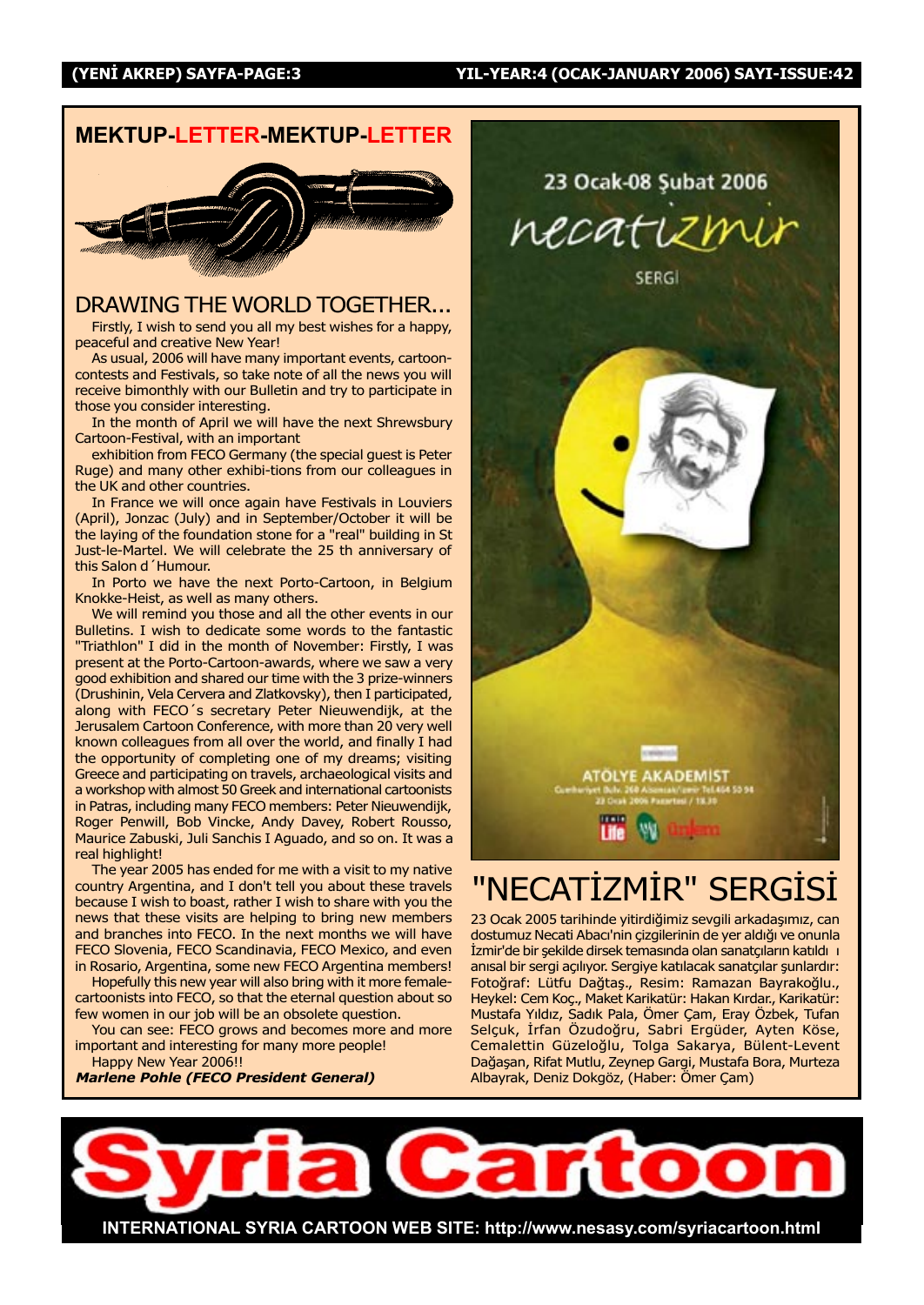(YENİ AKREP) SAYFA-PAGE:4 YIL-YEAR:4 (OCAK-JANUARY 2006) SAYI-ISSUE:42

## INTERNATIONAL CHILDREN'S DRAWINGS CONTEST "HALF OF THE WORLD IN CHILDREN'S DRAWINGS OF THE WORLD"

ESFAHAN-200



The first drawing-picture Contest of "Half of the World in Children's Drawings of the World" which is organized and performed by "Pictorial Studies Office" related to "Cultural-Recreational Institute of Esfahan Municipal", invities all children of the world to participate in this contest and send their drawings of this colourful city to us.

The aim of this contest is to introduce "Esfahan" as the symbol of Persian and islamic civilization, and a spectacular city in Iran and on the occasion of Esfahan being selected as the Cultural Capital of Islamic world by "ISESCO" in 2006.

Subject of the Contest: "Esfahan City" Participants should read the text of the contest and then draw their pictorial concept of ESFAHAN.

#### Requirements:

All children of the world in age group of 6-18 years old can take part in this contest.

Drawings should be 30x40 cm, in size. All drawings techniques are accepted. A maximum of 3 works can be presented.

## Documents:

Participants should fill in the application form completely in BOLD, CAPITAL letters and stick it to the back of each drawing.

A photo of the participant in 6x4 cm size should be sent with the drawing. Attention:

Only the original version of the work is accepted.

Works will not be returned.

Works should not be framed/ mounted.

The organization has the exclusive right to publish the works.

The copy of the application form is acceptable.

The closing date is 20st April 2006 The winners and selected drawings will be informed by Email, please provide a valid e-mail address on the application form.

Evaluation:

The jury committee consist of five experts of children's drawings. Prizes:

One hundred medals of NesfeJahan (Half of the world) and merit diploma.

The exhibition will be held in 2006, Esfahan.

All drawings should be sent directly to:

Pictorial Studies Office of Esfahan Next to Contemporary Art Museum of Esfahan Ostandari St. ESFAHAN, IRAN Post Code: 81459-13181



Karikatür sanatçısı üstad Güngör Kabakçıoğlu'nun değerli eşi

**BERİL KABAKÇIOĞLU'nun** ani vefatını büyük bir üzüntü ile öğrenmiş bulunuyoruz...

**KABAKÇIOĞLU ailesine** başsağlığı dileriz... Kıbrıs Türk

Karikatürcüler Derneği

## **KIBRIS TÜRK** KARİKATÜR SANATI'NA **BİR YENİ ALBÜM DAHA**



#### "GÜLDÜŞÜN" KARİKATÜR **ALBÜMÜ-CEMAL TUNCERİ** K. T. Vakıflar Bankası Katkılarıyla.,

Yayına Hazırlayan: Hüseyin Çakmak., 21x21 cm., 504 Sayfa., İplik Dikiş,

130 Gr Mat Kuşe., Siyah Beyaz., Baskı: Mağusa-Kuzey Klbrıs., 2005...

## **CEMAL TUNCERI'NIN** <u>"GULDÜŞÜN" İSİMLİ</u> KARİKATÜR ALBÜMÜ YAYINI ANDI

Karikatürcü Cemal Tunceri'nin yapıtlarını içeren "Güldüşün" isimli karikatür albümü yayımlandı.

"Yerel ve Evrensel Karikatürler" ile "Doğancı Ateşinden Referanduma" başlıklarını taşıyan iki bölümden oluşan albümde yer alan karikatürler, sanatçının tanıklık ettiği , sosyal siyasal süreçten çizgileri, toplumsal sorunları yansıtıyor.

Sanatçının annesine ithaf etti i albümün ilk sayfasında yer alan "Kuşlar gibi uçmayı/Balıklar gibi yüzmeyi öğrendik/Ancak, bu arada/Çok basit bir sanatı unuttuk/kardeşce yaşamayı' dizeleri insanoğlu için önemli bir mesaj niteliðinde.

Esas mesleği makine mühendisli i olan ve Kıbrıs'ta yaşanan tarihi ve sosyal, ekonomik gelişmeleri çizgileriyle çarpıcı bir şekilde yansıtan Cemal Tunceri, K. T. Karikatürcüler Derneği'nin kurucularındandır. 1982 yılında çizmeye başladığı karikatürleri, Kıbrıs'ta birçok gazete ve dergide yayımlandı. Kıbrıs, Kanada, Türkiye, İtalya, Belçika, Japonya, Bulgaristan, Makedonya, İngiltere ve Güney Kore'de düzenlenen uluslararası karikatür yarışmalarında eserleri sergilenerek albümlere alındı. Cemal Tunceri'nin karikatürleri çeşitli zamanlarda açtığı kişisel sergilerde de sanatseverlere sunuldu.

Karikatürcü Örgütleri Federasyonu (FECO) basın kartı sahibi olan ve birçok ödül kazanan Cemal Tunceri'nin 1996 yılında yayımlanmış "Isırgan otu" adlı karikatür albümü ve "Doğancı Ateşinden Referanduma" adlı bir karikatür CD'si var.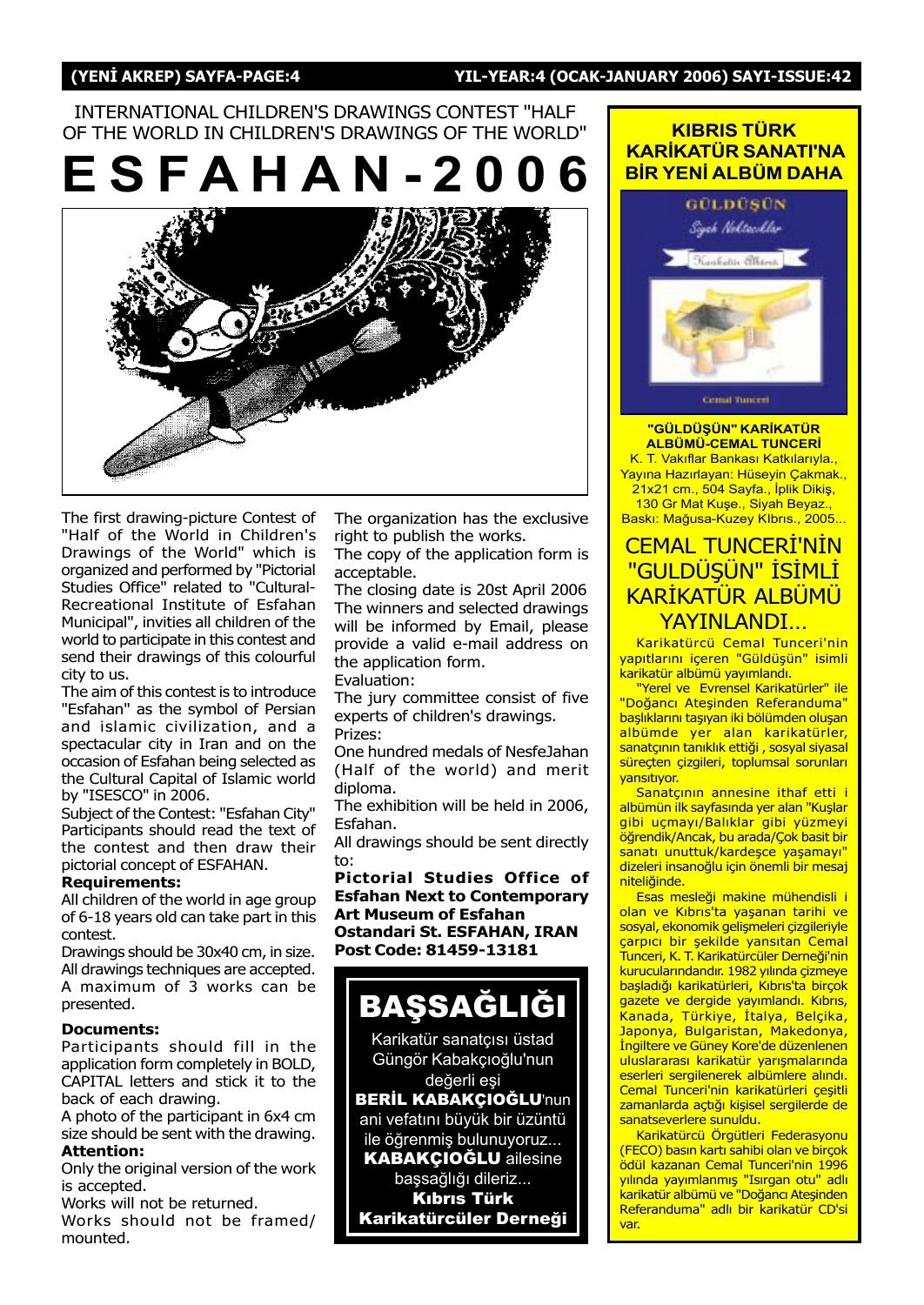

# "KAZANART"

## TOMISLAV DUSANIC-TOD

The Cartoon Gallery Osijek has opened the 53rd cartoon exhibition on Monday, November 28th...

The exhibition was named "Kazanart", representing work of<br>Ukrainian cartoonist Vladimir Ukrainian cartoonist Kazanevsky.

Vladimir Kazanevsky, i was born in 1950. in town of Lebedin, Ukraine. I graduated from Kharkov State University, department "Cosmic radiophysics" in 1973 and Kiev Institute of Journalism Skill, department "Press artist" in 1984. Im a free-lance cartoonist and writer. I have won 172 prizes on the International Cartoon Competitions in 38 countries, for example: Hidezo Kondo Prize on the "Yomiuri Int'l Cartoon Contest" in Tokyo, Japan (1990.)

Grand Prix on the World Cartoon Galery in Skopje, Macedonia (1996, 1998.)

Grand Prix on the 4th Int`I Cartoon Competition in Santa Cruz de Tenerife, Spain (1996.)

Grand Prix on the Second Int`I Caricature Forum in Dubai, UAE (2002.)

First Prize on the Int`I Cartoon Competition in Cuneo, Italy (1998, 2000.) Grand Prix the Int`I Cartoon Contest in Daejeon, Sauth Korea (2003.) Grand Prix on the Int`I Cartoon Contest in Seoul, South Korea (2003.)

The personal Cartoon Exhibitions: Kiev-Ukraine (1985,1987), Beograd-Yugoslavia (1989), Constanca-Romania (1991), Budapest-Hungary (1992), Bruxelles-Belgium (1992), Kruishoutem-Belgium (1995), Prokupje-Jugoslavia (1997), Antverp-Belgium (1996), Leuven-Belgium (1994, 1996, 2000), Tielt-Winge-Belgium (1998), Oakland-California (1999), Osaka-Japan (2000), Urziceni-Romania (2001), Tehran-Iran (2002), Dijon-France (2003.)

I have given the lectures on the theory of cartoon art nad workshops on the International Conferences on Humor: Laie,Hawaii-USA (1989), Paris-France (1992), Luxemourg (1993), Oakland-California (1999), Osaka-Japan (2000), Ankara-Turkey (1998), Tehran-Iran (2001), Bologna-Italy (2002), Dijon-France (2003), Universities in South Korea (2003).

Personal cartoon books "Heads" and "Revelation of Eldery Cupid" had publishedin Belgium and Ukraine. The book about the theory of cartoon art "Art of Modern Cartoon" had published in Ukraine in English (2003.)

The opening of the exhibition has been embellished with poetry of Mr. Zal Kopp, and music of Mr. Zeljko Štrbac (Zeljko Strbac) on chello.

The exhibition was opened by Mr. Andelko Balikic (Andjelko Balikic), CEO of "Osjecki dom" (local newspapers):

"Good evening everyone,

It's been an honour to me to open this, 53rd, cartoon exhibition in the Cartoon Gallery Osijek.

This time, I represent you the work of a famous Ukrainian cartoonist, Mr. Vladimir Kazanevsky, the winner of many international prizes.

**The world of cartoon of this** Ukrainian author has shown remarkably close to our own sense of reality.

This is not a surprise, since both ours and the author's country are European lands in transition, having similar economic and other problems an thus similar world views.

I'm glad to open yet another, for this city important, exhibition, and to announce a common project with Mr. Dusanic, in which we plan to publish a yearbook that shows the work of Cartoon Gallery Osijek.

The choice of Mr. Kazanevsky's work made to be displayed here, testifies about the time and space in which his cartoons had been created, that is, in the post-communist era, after the fall of the Berlin wall.

His works mirror our everyday life as well, and I'll let you now to enjoy this world of cartoon.'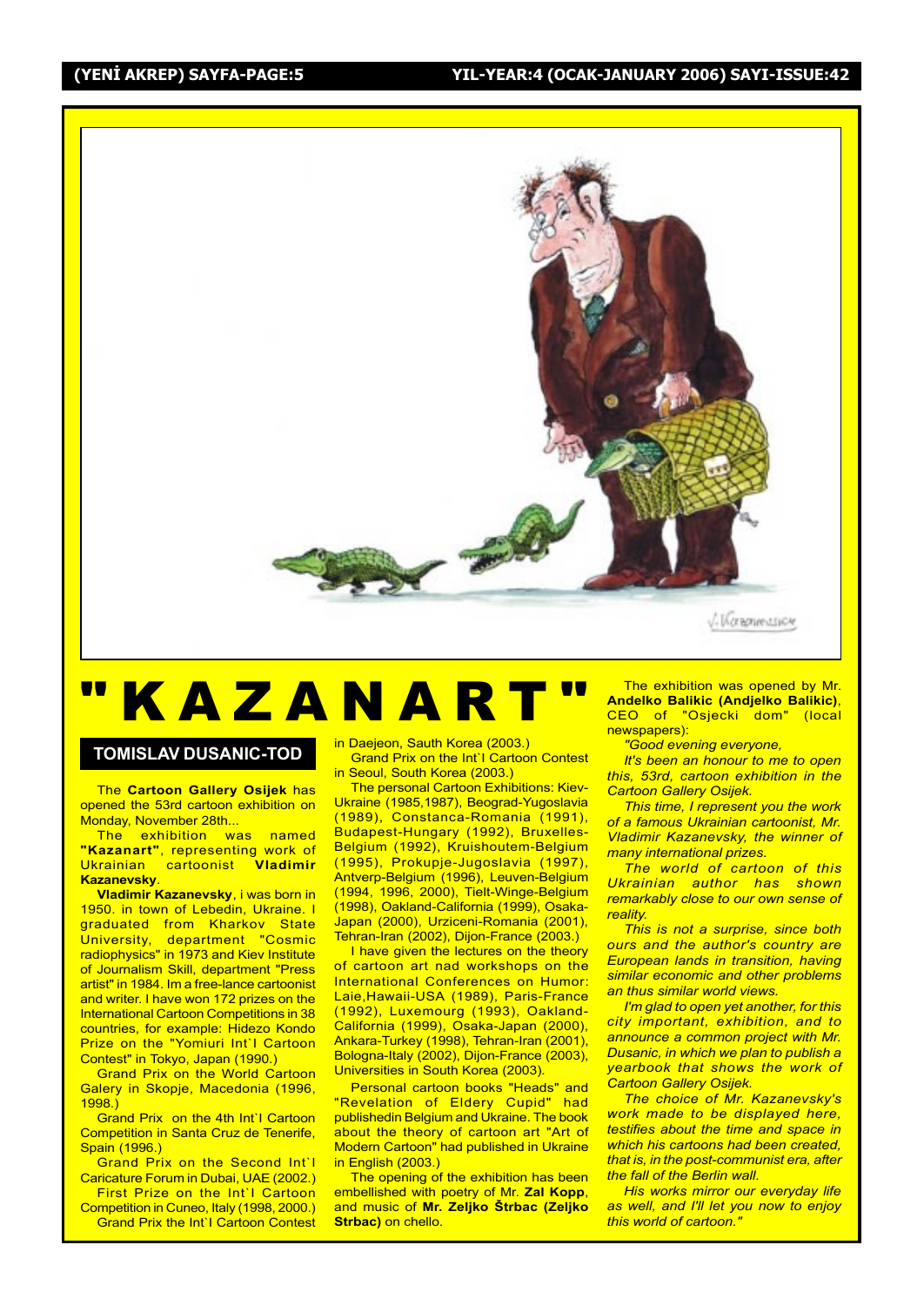

## 7-77 ULUSLARARASI KARİKATÜR YARIŞMASI

Karikatür Vakfı tarafından düzenlenen 11. Uluslararası Ankara 7-77 Karikatür Festivali 22-25 Nisan 2005 tarihlerinde dört gün süreyle, ülkemizde 76'ıncı kez kutlanacak 23 Nisan Cocuk Bayramı etkinlikleri sırasında COCUKLAR için yapılacaktır.

11. Uluslararası Ankara 7-77 Karikatür Festivali kapsamında "ULUSLARARASI 7-77 KARİKATÜR YARISMASI" düzenlenmiştir. Yarışmanın amacı, yarının büyükleri çocuklara karikatürü sevdirmek, mizah duyarlılığının gelişimine katkıda bulunmak ve onların dünyalarını çizeceğiniz karikatürlerle zenginleştirmektir.

Yarışmaya tüm profesyonel, amatör karikatürcüler COCUKLAR için çizecekleri karikatürle katılabilirler.

Karikatürler A4 ya da A3 boyutlarında istenilen teknikle, siyah-beyaz, renkli olarak çizilebilir.

Karikatürcüler çocukların anlayabileceği bir orijinal karikatürle yarışmaya katılabilirler. Yarışmacılar karikatürlerinin arkasına ad-soyadlarını ve adreslerini vazmalıdırlar.

Yarışmacılar karikatürlerini 15 ŞUBAT 2005 tarihinde kadar "ULUSLARARASI 7-77 KARİKATÜR YARIŞMASI., PK: 364 (06443) YENİŞEHİR ANKARA" adresine göndermelidirler.

Yarısmada tek ödül olan 7-77 ödülü \$2000 USD (İkibin Amerikan Doları) ve kuruluşların anı plaketleridir.

Yarışma sonuçları 15 Nisan 2005 tarihinde basın, yayın organları ve internetten duyurulacaktır.

Yarışmada ödül alan karikatürcü 22-25 Nisan tarihleri arasında Ankara'ya davet edilerek 11. Uluslararası Ankara 7-77 Karikatür Festivali etkinliklerine konuk olacak, festival sırasında yapılacak sergi açılışında ödülünü alacaktır.

Jüri tarafından seçilip, karikatürleri katologda yer alan karikatürcülere "ULUSLARARASI 7-77 KARİKATÜR YARIŞMASI" kataloğu ve katılım belgesi gönderilecektir.

"ULUSLARARASI 7-77 KARİKATÜR YARIŞMAS"I karikatür sergisi Türkiye içinde ve Türkiye dışında çeşitli kentlerde açılacaktır.

Detaylı Bilgi: Nezih Danyal TEL&FAX: +90 -312- 436 1516 E-MAIL: info@karikaturvakfi.org WEB PAGE: http://www.karikaturvakfi.org

## 7-77 INTERNATIONAL CARTOON COMPETITION

The 12th International Ankara Cartoon Festival is going to be held between April 21st and 24th, 2006 during 23rd April Children's Day activities, which will be celebrated for the 77th time in our country.

The international 7-77 Cartoon Competition will be organized under the 12th International Ankara Cartoon Festival. The aim of the competition is to make children; whom are going to be the future adults, like cartooning to contribute the development of sensitivity towards humour and to enrich their world with the help of cartoons you will draw.

All proffessional and amateur cartoonists will be welcomed to join in by drawing cartoons for children.

Cartoons can be drawn in black-white or colourful using any technique in either A4 or A3 size.

Cartoonists can join in the competition with an original cartoon that can be understood by children. Competitors must write their names, surnames and addresses on the back of their cartoons.

The deadline for the competition is February 15th, 2006. Cartoons should be sent to the following address: ULUSLARARASI 7-77 KARIKATUR YARISMASI PK: 364 / 06443 YENISEHIR / ANKARA / TURKEY

The sole prize of the competition is the 7-77 PRIZE (\$2,000) and the institutions' commemorative plates.

The results of the competition will be announced on April 15th, 2006 in press and on the web.

The winner of the competition will be invited to Ankara between April 21st and 24th, 2006 to be a guest for the activities to be held during the 12th International Ankara Cartoon Festival and will receive the award at the opening of the exhibition.

The International 7-77 Cartoon Competition catalogue and the certificate will be sent to those competitors whose cartoons were chosen by the jury and were printed in the catalogue.

Cartoons will not be sent back and all rights will be reserved by the Cartoon Foundation. International 7-77 Cartoon Competition exhibition will be opened in various cities of Turkey and abroad.

Detail Info: Nezih Danyal TEL&FAX: +90 -312- 436 1516 E-MAIL: info@karikaturvakfi.org WEB PAGE: http://www.karikaturvakfi.org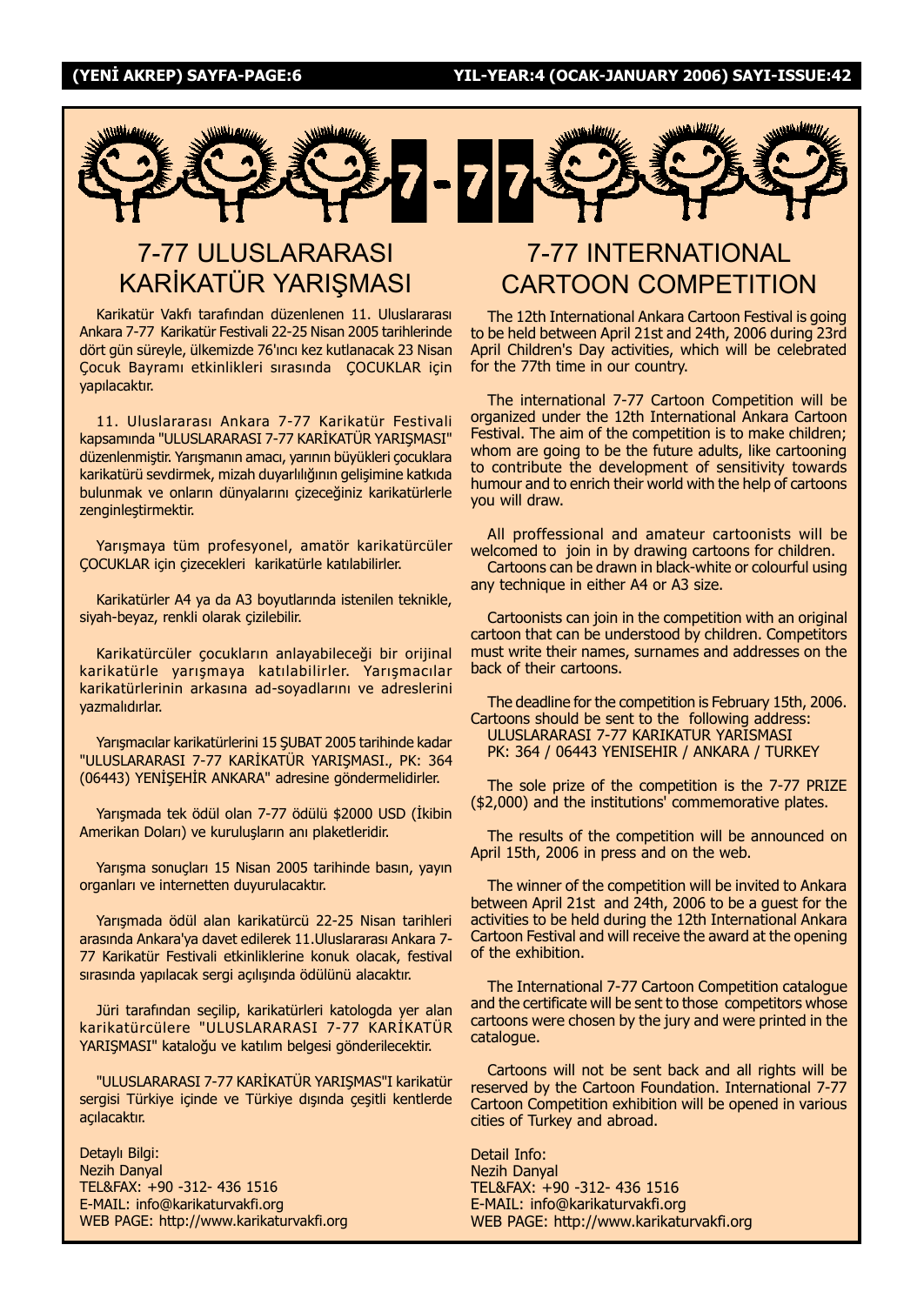## DÜZENLENEN VE SONUCLANAN KARIKATÜR YARISMALARI/SERGILERI THE RESULTS OF THE CARTOON COMPETITIONS/EXHIBITIONS

Not: "Yeni Akrep" karikatür ve mizah dergisine yarışma albümü göndermeyen organizatörlerin yarışma duyuruları ve sonuçları yayınlanmaz... Karikatür yarışması şartlarını detaylı olarak yayınlama ücreti: Tam Sayfa: 300 Dolar., Yarım Sayfa: 150 Dolar... Note: The announcements and the results of competitions of those organizers who do not send us their album of the contest, are not published in the "Yeni Akrep" magazine of cartoon and humour. The price of a full page announcement of the details of a cartoon contest is 300 dollars. Half page: 150 dollars...

## 3RD INTERNATIONAL INDIAN CARTOON CONTEST



Dear Cartoonists,

We are glad to invite you to participate in the 3rd Indian International Cartoon Contest 2006. The contest is being organised by the www.Indianink.org

open to cartoonists from all over the World.

Theme: CYBER HUMOUR (Computers, Internet, Cell phones)

Only original cartoons are accepted. Drawing technique is free.

Size A4 (210X297 mm). Cartoon Title, Cartoonist's Name, Address and e-mail ID should be written on the reverse side of each cartoon. The drawings shall not bear subtitles.

Cartoons should not have been awarded previously. An artist can participate in the contest with a maximum 3 (Three) cartoons.

The cartoons should be understood by people in all parts of the world. Therefore, please avoid text and words in the cartoons. If you need to use words, they must be in English.

Organizers are not responsible for the delays due to deliveries.

Submitted cartoons will not be returned.

The deadline for entries is February 15, 2006.

PRIZES:

1st Prize Rs.15,000 + Certificate 2nd Prize Rs.10,000 + Certificate 3rd Prize Rs. 5,000 + Certificate Honorable Mentions 10 Awards

#### Send all your drawings to: Shyammohan, Indiaink, 8-3-825/5/4/3/1, Srinagar Colony, Hyderabad-500 073 Andhra Pradesh INDIA.

Phone No. -91-40-23750436 Cell No. + 919440595858 e-mail - syamohan99@yahoo.com

Selected works recommended by the jury will be exhibited in India. At the end of the exhibition, an Album of the cartoons will sent to the artists whose work has been exhibited.

Terms and conditions apply.

We would like to invite you to not only participate in this year's contest yourself, but to also inform your colleagues of the contest. You may publish information on the contest in your websites, portals, newsletters and/ or publications and pass them on to other cartoonists you know.

Looking forward to your creative cartoons. Good luck

Shyam Mohan (Director)





**CARTOONIRAN WE** CARTOON&HUMOR SPECIAL NEWS (www.cartooniran.com)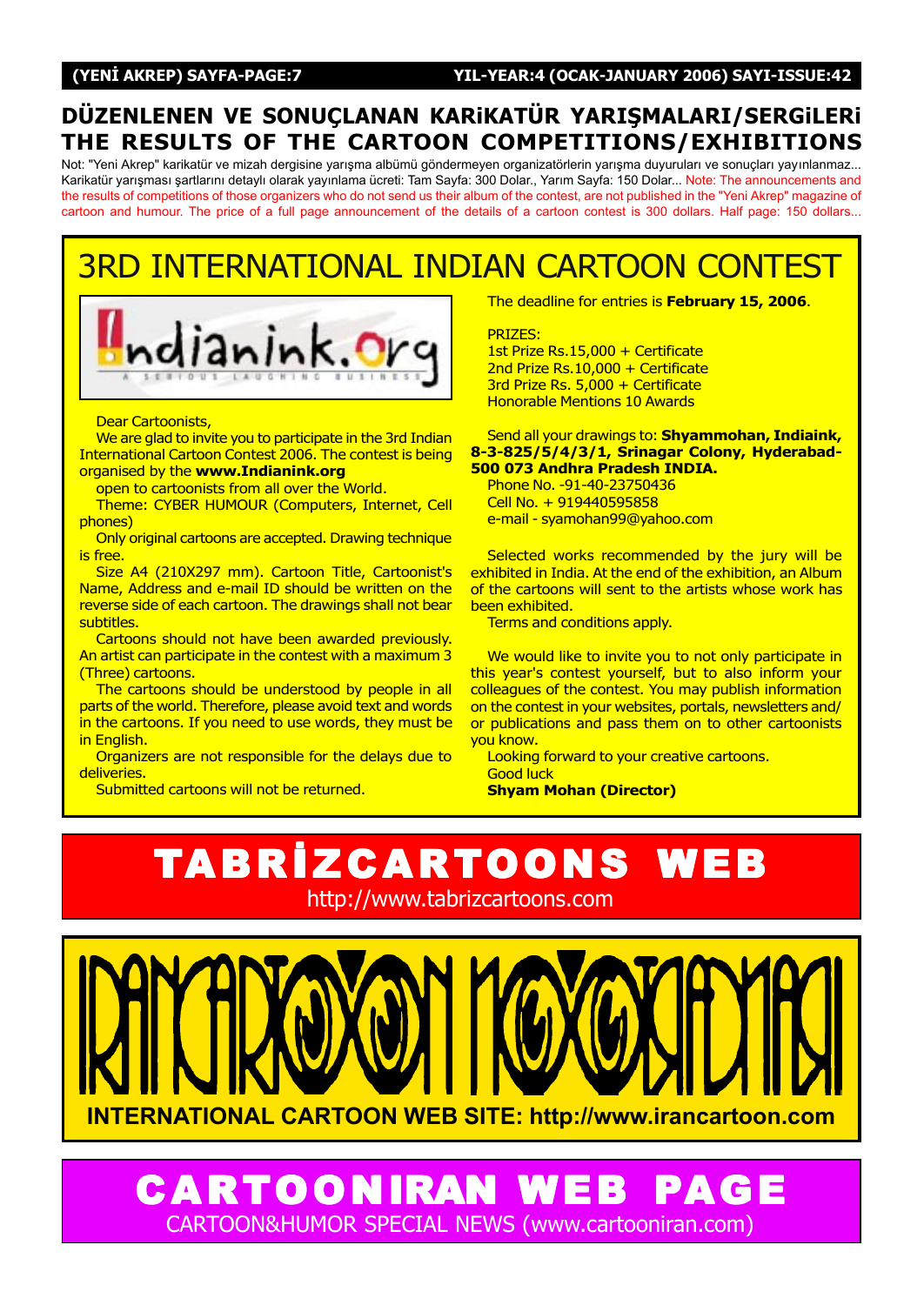## DÜZENLENEN VE SONUÇLANAN KARIKATÜR YARIŞMALARI/SERGILERI THE RESULTS OF THE CARTOON COMPETITIONS/EXHIBITIONS

Not: "Yeni Akrep" karikatür ve mizah dergisine yarışma albümü göndermeyen organizatörlerin yarışma duyuruları ve sonuçları yayınlanmaz... Karikatür yarışması şartlarını detaylı olarak yayınlama ücreti: Tam Sayfa: 300 Dolar., Yarım Sayfa: 150 Dolar... Note: The announcements and the results of competitions of those organizers who do not send us their album of the contest, are not published in the "Yeni Akrep" magazine of cartoon and humour. The price of a full page announcement of the details of a cartoon contest is 300 dollars. Half page: 150 dollars...





## 2ND INTERNATIONAL"SYRIA" CARTOON CONTEST (SYRIA)

**Themes: A: Politics** 

(Cartoon&Caricature) B: Free. (Humor) Work: Each cartoonist can submit a max of (3) original works (Black&White or colored). Works made by computer, laser printings or photocopies will not be accepted). **Size: A4...** 

Deadline: 20 FEBRUARY 2006 Prizes: Golden Prize: (Plaque+ Certificate+Album)., Silver Prize: (Plaque+Certificate+Album)., Bronze Prize: (Plaque+Certificate+Album)., And all selected works will be awarded. (Certificate+Album)...

Address: The Second International Cartoon Contest (Syria-2005)., Damascus., P.O.BOX: 6540 (Syria) Detail Info: www.syriacartoon.com



#### 7TH INTERNATIONAL "KYOTO" CARTOON EXHIBITION (JAPAN)

Theme: "Draw for Peace... For a World Without War..." Work: Three original cartoons... Size: A4 or B1 size...

All works belong to the Kyoto Seika University-Cartoon Department Collection whether accepted or not... They will not be returned... Deadline: 28 FEBRUARY 2006 Prizes: Gold Prize (One Person) 500.000 Yen., Silver Prize (One Person) 200.000 Yen., Bronze Prize (Three Persons) 100.000 Yen... All accepted works will be exhibited and more than one work will be printed in catalogue... Address: Kyoto International Cartoonist Congress (KICC), Residence Iwakura 403 42-1. Moroki-cho Kamitakano Sakyo-ku Kyoto 606-0046 Japan





## **1ST INT. EXHIBITION** GRAPHIC HUMOR (SPAIN)

Theme: "Freedom of Expression" Work: Maximum number of entries: 3 works, Black&White or coloured, white or coloured, with no text, any style, any technique will be accepted.. **Size: A4 or A3...** 

Deadline: 28 FEBRUARY 2006 Catalogue: A catalogue will be edited with all the cartoons that have been selected. Each author will receive one copy of this catalogue...

Address: FECO-Espana (Cooperativa San Fernando), 7-8a. 46007 Valencia-Espania Detail Info: unioperiodistes@unioperiodistes.org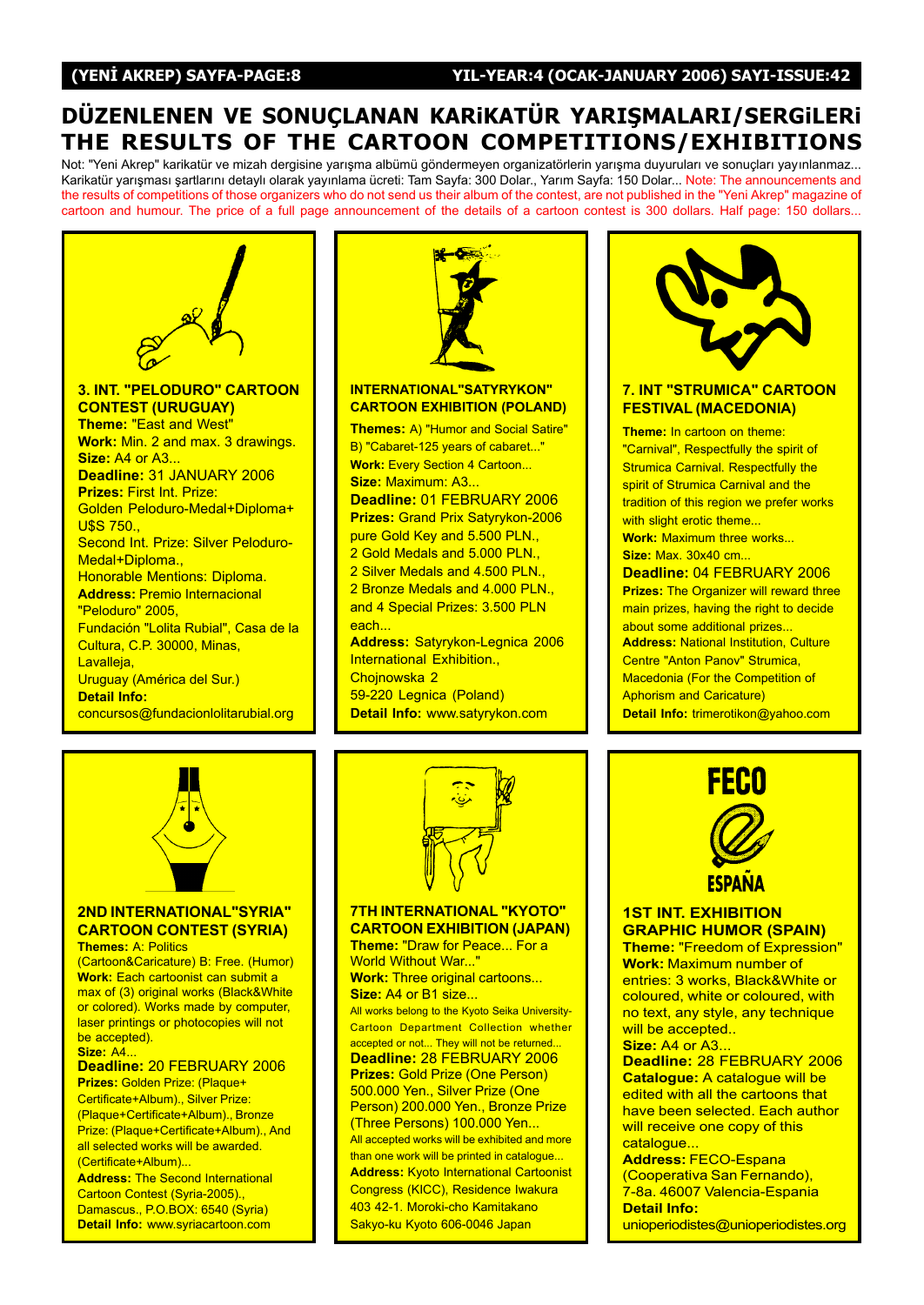## (YENİ AKREP) SAYFA-PAGE:9 YIL-YEAR:4 (OCAK-JANUARY 2006) SAYI-ISSUE:42

# RIS'TAN MİZAH ÖYKÜLERİ

## ULUS IRKAD

## LURUCINA TEPELERI

Lurucina Köyü, Lefkoşa'nın Güney'inde, Larnaka şehrine yakın bir Türk Köyü (1950'lerde,köyde, Kıbrıslırumların da yaşadığı ama olayların başlamasıyla köyü terk ettikleri söylenmektedir.) İşte, ben, Luricina'da 1974 sonrasında Mücahitliğimi yapmıştım (1979-1981). 1974 sonrasında tekrar Mücahitlik demekti benim için, çünkü 1974 yılında da, Baf şehrinde seferi personel olarak Mücahitlik yapmış ve daha sonra da Rumlara esir düşmüştüm. Dolayısıyla yeniden Mücahitlik yapmak bana çok ağır gelmişti. Lurucina'ya bir gece karanlığında Asteğmen Kursundan bir başka arkadaşla bir cipin içinde vardık. Önce merkez karargaha daha sonra da komutanı olacağımız tepelere gittik. Tabi 1979 yılında bizler "İkinci Dönem Asteğmen Kursu"ndan mezun Asteğmen Çavuşlardık. Bizden önce orada görev yapan ve henüz görevini bitirmeyen bir Asteğmen ve bir Asteğmen Çavuş arkadaş vardı. Asteğmen olarak benim Öğretmen Kolleji'nden görevli bir arkadaşım ve yine Asteğmen Çavuş olarak Kanada'dan mezun, dili Türkçe'yi zorlukla konuşan bir arkadaşımız görevde bulunuyordu. Tabi ki rütbe farkı dolayısıyla bizlere tepe komutanlıkları verilirken bizler er ve erbaşlarla daha fazla muhatap olacaktık. Dolayısıyla onlarla aramızın iyi gitmesi gerekmekteydi. Yediklerimizi içtiklerimizi bile sırasında onlarla birlikte paylaşacaktık tepelerde. Asteğmen Çavuş arkadaş esasında üzerinde Batı'nın bütün kapitalist özelliklerini taşımaktaydı. Bencildi.Kendini düşünmekteydi ve dünyanın bencil kapitalist ilişkiler üzerine kurulduğunu söylemekteydi (Pratik olarak bu doğruydu da bir aydının düzeni değiştirmesi yerine ona adapte olması ne demekti?). Bu yüzden de Mükellef Mücahitler arasında da alay konusu olmaktaydı. Söylentiye göre bu arkadaşımız bazı acayip hareketleri ve Batı'dan getirdiği kapitalist bencil tavırları dolayısıyla erler arasında da oldukça gülünç duruma düşmekteydi. Hatta bazen komutanlardan veya erlerden dayak yediği bile olmuştu.

Bana anlatıldığına göre, birgün Lurucina girişinde nöbet tutarken kendisini görmeye gelen anne ve babasının arabasını çok uzaklardan gelirken fark etmiş ve aynen çocuklar gibi havaya sekip:

-"Aha işte anneciğim ve babacığım geliyorlar", diye çocukça tezahürata başlamıştı.

Size bu arkadaşın ismini vermeyeceğim, Zaten ne gereği var ki. Ama bizim gibi Lenin, Marks ve diğer sol kitapları okuyup hatmetmiş insanlar karşısında bu arkadasımızın yaptıklarını garipseyip, "Yahu bu adam hiç mi mesleği dışında toplumsal ve siyasal kitaplar okumadı, bilinçli olmadı?" diye düşünmedim değil o zamanlar.

Bu arkadaşı birkaç defa yoklamıştım ama aldığım yanıtlar da pek bizim aşina olduğumuz yanıtlar değildi: "Ben kapitalizmi seviyorum. Kapitalizmin yarışmacılık anlayışına hayranım. Allah bizi yarışalım diye yarattı. Ben başkaları için niye kendimi ateşe atayım? Şu anda Türkiye'de vurulup ölenlere de şaşıyorum"(1980 öncesi olaylardan söz etmekteydi).

"Ben ezilme bahsine de inanmıyorum. Onlar, tembel ve beceriksiz insanlar. Yok arkadaş, ben kendim için yaşıyorum. Ben ta Kanadalarda okudum. Şimdi bir işçinin benden fazla aylık alması reva mı?"

Onun hayat görüşü böyleydi ama ben bana anne ve babamdan rayşon (Yiyecek) aldığımda tepedeki arkadaşlarımla paylaşmakta ve onu da tepeme davet etmekteydim. Hatta bir gece arkadaşlarla onu tepeye davet etmiş ve bu arada gece karanlığında ona bir oyun oynamış ve gözümüzü yüzümüzü kapayarak onu korkutmuştuk. Üzerine pusu yapar gibi bir Yunan askeri timi gibi saldırmıştık. Gerçekten çok korkmuş ve çıldırmıştı bizim Kanada'dan

mezun kimyager arkadaş.

Onun da başından başka bir olay geçmişti: Lurucina'da üzerinde kilisesi olan Stavruvini adlı bir tepe vardı. Bir gece karanlığında nöbetçi çavuş olan arkadaşımız, uykuda bir askeri yakalamayı düşünerek, birkaç gün mükafat izni almayı hayal etmişti. Bunun karşılığında da annesini ve babasını ziyaret ettikten sonra bir seks filmine gitmeyi düşünmüştü. O hayalle, nöbette en fazla uyuyan bir Mücahitin nöbet saatinde devriyeye çıkarak, nöbetçi Mücahiti uyurken yakalamayı ve ertesi gün komutandan mükafat izni alma hayalleri kuran arkadaşımız, yavaş yavaş nöbet kulubesine doğru yürümeye, ve nöbet kulubesi etrafındaki dikenli telleri geçmeye başladı. Birinci dikenli tele geldiği zaman:

-"Oh be yakında anneciğimi babacığımı ve de daha sonra da seks filmini göreceğim. Dayan oğlum dayan" dedi...

İkinci dikenli tele geldiği zaman, arkadaşımızın pantolonu dikenli tellere ilişti. Bir anda, dikenli teller üzerine bulunan tenekeler takırdamaya başladı. Bu takırtılar ile uyanan nöbetçinin gür sesi ortalığı inletti.

"Dur kimdir o!"

"Vay anacığım, vay babacığım, gitti bizim mükafat izni, gitti bizim seks filmi" diye hayıflanmaya başladı...



CARTOON BY: FARHAD FROUTANIAN (IRAN) 13 December 2005 (www.irancartoon.com)



http://members.lycos.co.uk/pharaohegypt